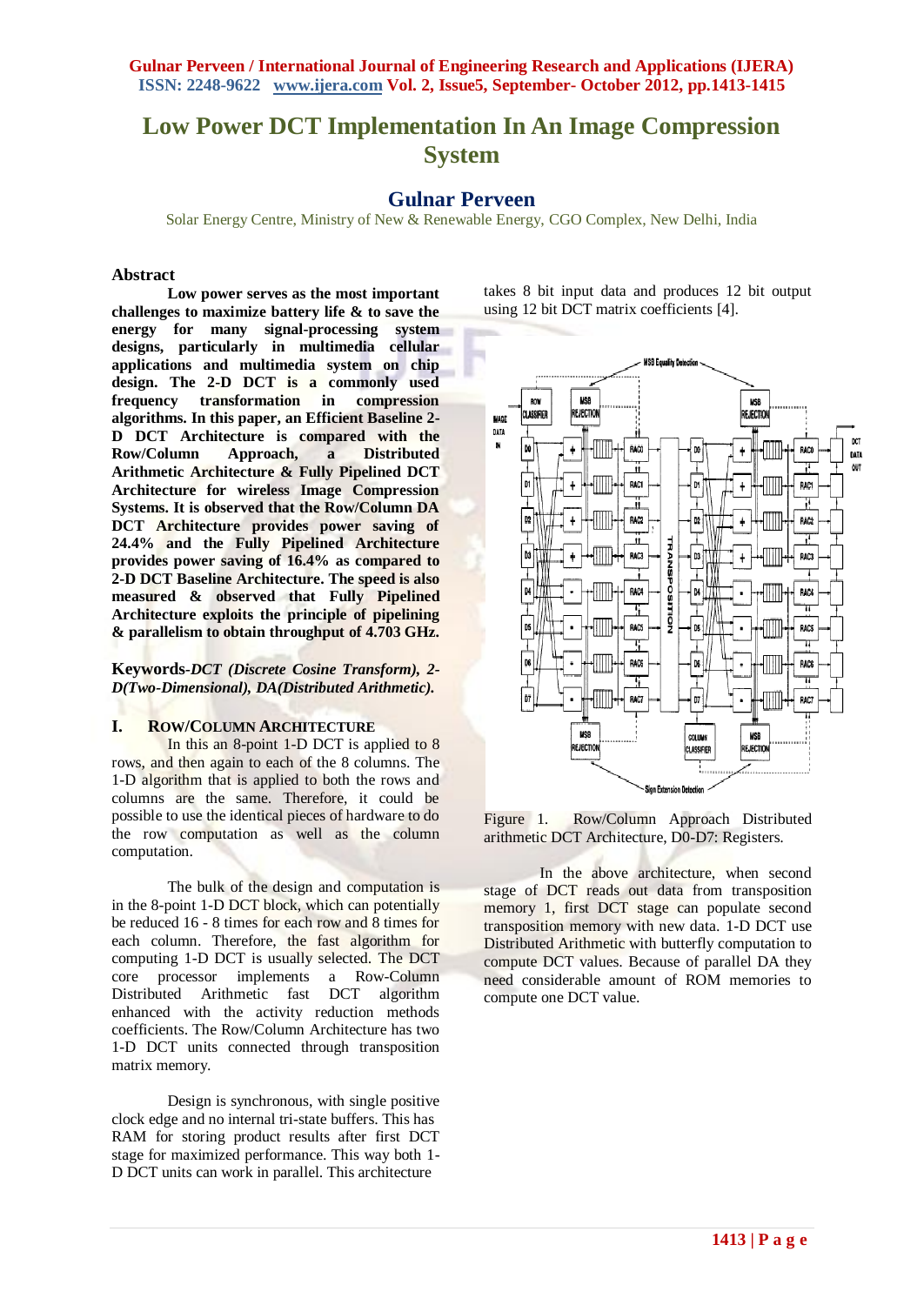#### **Gulnar Perveen / International Journal of Engineering Research and Applications (IJERA) ISSN: 2248-9622 www.ijera.com Vol. 2, Issue5, September- October 2012, pp.1413-1415**



Figure 2. RAC unit of Row/Column Approach. Figure 3. Baseline 2-D DCT Architecture.

Design based on Distributed Arithmetic does not use any multipliers for computing MAC (multiply and accumulate), instead it stores results in ROM memory. There is a buffer which is essentially a memory arbiter between 1-D DCT stages. The DCT architecture implements a Row-Column Distributed Arithmetic fast DCT algorithm enhanced with the activity reduction methods [4].

#### **II. BASELINE 2-D DCT ARCHITECTURE**

The Baseline 2-D DCT Architecture provides a reference design for application of our low power techniques. It is based on Chen Algorithm. This acts as a reference design for the computation of power savings techniques. This approach requires three steps: eight 1-D DCT/IDCTs along the rows, a memory transposition, and another eight 1-D DCT/IDCTs along the transposed columns.

A block diagram of the Baseline Architecture shown above includes the controller which enables input of the first row of data (DIN) through the ser2par unit under the SEN signal. It then activates the 1-D DCT unit with the SEL and REN signals determining the data path. The first row of the transposition memory stores the results & the process repeats for the remaining seven rows of the input block. Next, the ISEL and COLACK signals enable the 1-D DCT unit to receive the input data from the columns of the transposition memory. The final results of the column-wise 1-D DCT are available at the output [1].

#### **III. FULLY PIPELINED ARCHITECTURE**

In this architecture, a row output vector is computed using multipliers, multiplexers, accumulators, and registers. The elements of input vector X are fed into the circuit one at a time. The 8 output elements are computed simultaneously and are shifted out serially. An input vector is multiplied by the coefficient matrix M' to get the output. The second element of Y is computed through some additions and subtractions of the elements of X, and then multiplied by constant a. Permutation is done before the result goes into the accumulator.



The circuit accepts one pixel per clock cycle and the entire processing is performed as a linear pipe. When the left column of register set RS is filled with eight data elements, the entire column is copied onto the corresponding registers in the right column. A similar process occurs in each of the partitions simultaneously. The transpose buffer consists of an 8x8 array of register pairs, the data is input to the transpose buffer in row-wise fashion until all the 64 registers are loaded. The data in those registers are copied in parallel onto the corresponding adjacent registers which are connected in column-wise fashion. While the data is being read out from the column registers, the row



Figure 4. Fully Pipelined 2-D DCT Architecture.

registers will keep receiving further data from the DCT module.

Thus, the output of row-wise DCT computation is transposed for column-wise DCT